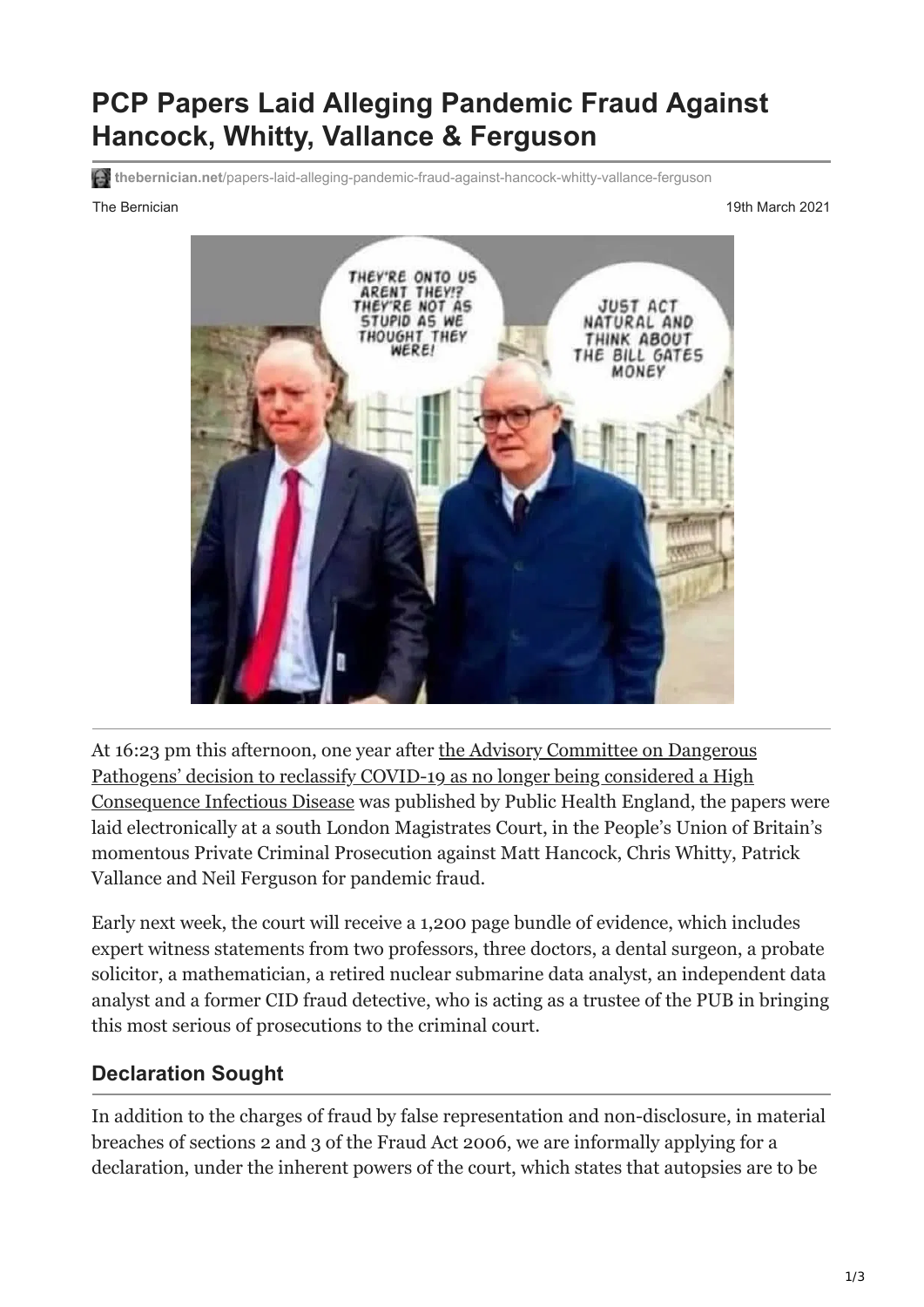carried out for all alleged COVID deaths, which will be held as evidence in the forthcoming trial, on the ground that we have expert witness testimony of the falsification of death certificates, as per UK Government policy.

We are also asking for a moratorium on the UK flu and COVID 'vaccinations' programmes to be declared for period of at least 90 days, in order to definitively establish whether it is COVID-19 or 'vaccines' that are killing people at a minimum mortality rate of 377 per 100,000 healthy adults, as per the leaked WHO approved 'vaccine' safety study which we are adducing into evidence.

### **Boatload of Prima Facie Evidence**

They told us they wanted more prima facie evidence when we made the last application in late 2020, seeking the arrest of Matt Hancock for fraud by non-disclosure over the declassification of COVID-19 by the ACDP.

Well, now they have a veritable boatload of the stuff heading their way, so prepare yourselves for the inevitable shitstorm on the near horizon, after the defendants' QC's tell them that their only defence is to plead gross negligence. However, the evidence is so emphatic that they knew exactly what they were doing that the jury will almost certainly convict them as charged.

Nevertheless, don't expect the defendants to be wheeled off in handcuffs to Belmarsh by tomorrow morning. Whilst it is just about conceivable that the court's legal department could make an initial assessment of the case by the end of next week, even if it happens that swiftly, the matter will then be passed to the Chief Magistrate of the UK's legal department, which will probably take at least another week to make their assessment.

## **Potential Turnaround**

In the event all of that is turned around within the next two weeks, the case would then be passed to a senior district judge, who must then decide whether to grant the applications for the summonses and the declaration, whether on paper or at a hearing.

If the summons application is granted, a pleading hearing would then be listed to take place within the next couple of weeks. This would take us to 28 days from now and probably represents the earliest time that the defendants will be summonsed to plead in the Magistrates Court. The informal application for the declaration would also be dealt with at that hearing.

Given the seriousness of the charges and the urgency of the situation, with clear evidence of fraud with murderous consequences already adduced into evidence, we will then ask the court to list a trial by jury at the very earliest opportunity, which will almost certainly take place at the Old Bailey.

If and when all of that transpires rests on the judgment of a single district judge, who will necessarily have experience dealing with such serious charges. However, it is the considered opinion of the former CID fraud detective and the team behind the scenes who